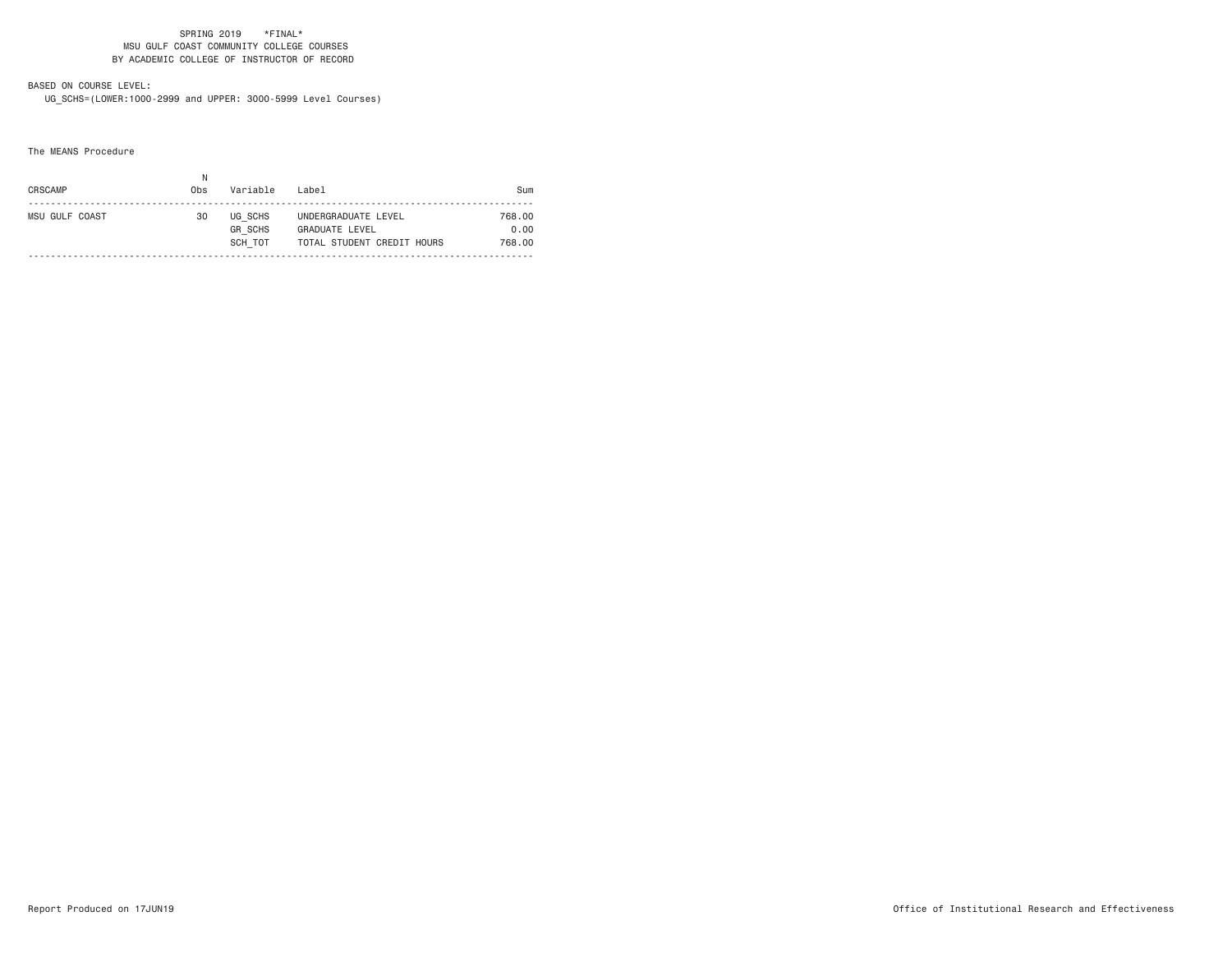# BASED ON COURSE LEVEL:

UG\_SCHS=(LOWER:1000-2999 and UPPER: 3000-5999 Level Courses \*\*Excludes CVM 5000-5999 Level Courses\*\*)

#### The MEANS Procedure

| ACADEMIC COLLEGE | N<br>Obs | Variable                             | Label                                                                      | Sum                      |
|------------------|----------|--------------------------------------|----------------------------------------------------------------------------|--------------------------|
| Arts & Sciences  | 3        | UG SCHS<br><b>GR SCHS</b><br>SCH TOT | UNDERGRADUATE LEVEL<br><b>GRADUATE LEVEL</b><br>TOTAL STUDENT CREDIT HOURS | 110.00<br>0.00<br>110.00 |
| Education        | 3        | UG SCHS<br>GR SCHS<br>SCH TOT        | UNDERGRADUATE LEVEL<br><b>GRADUATE LEVEL</b><br>TOTAL STUDENT CREDIT HOURS | 54,00<br>0.00<br>54.00   |
| Engineering      | 24       | UG SCHS<br>GR SCHS<br>SCH TOT        | UNDERGRADUATE LEVEL<br><b>GRADUATE LEVEL</b><br>TOTAL STUDENT CREDIT HOURS | 604.00<br>0.00<br>604.00 |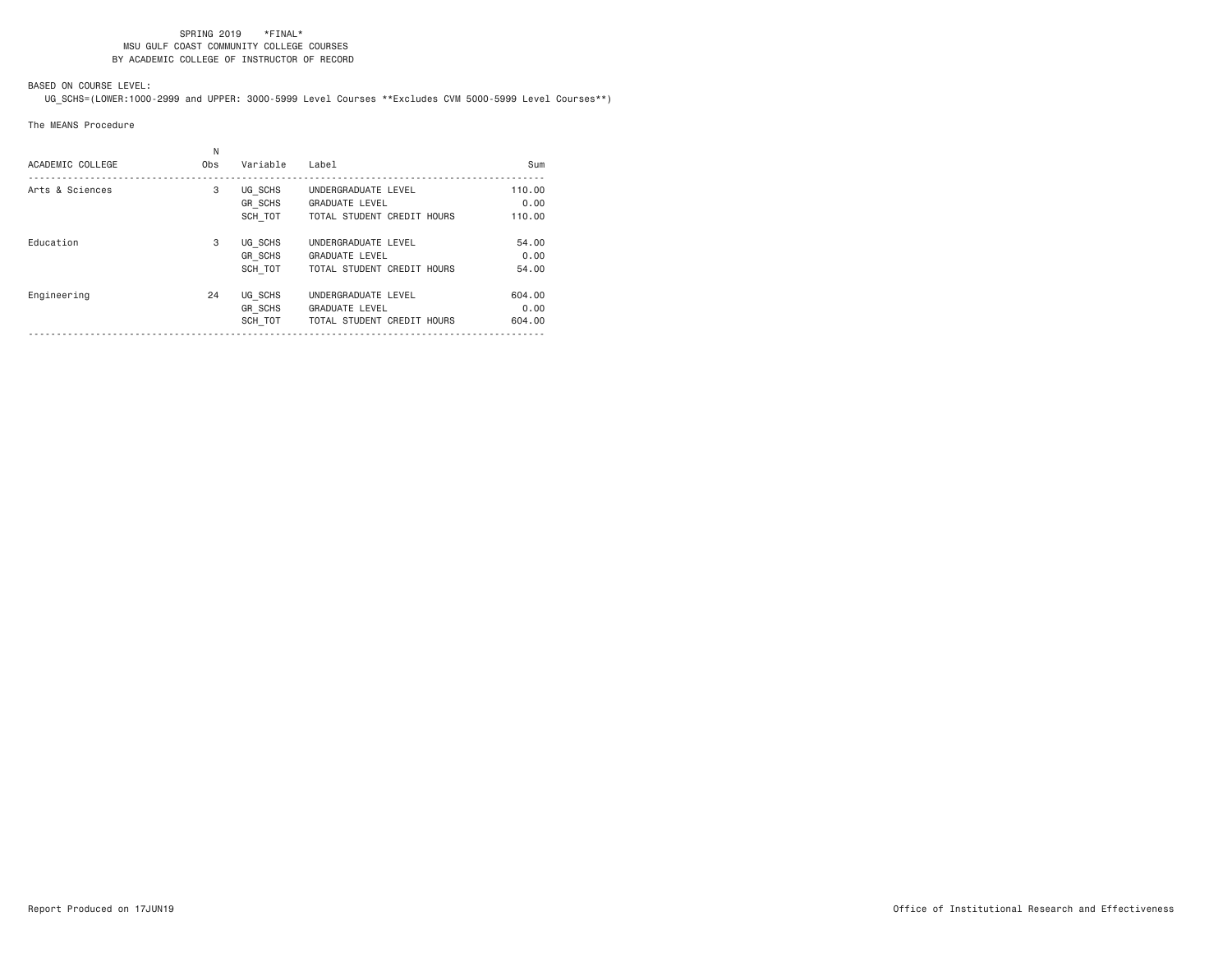## BASED ON COURSE LEVEL:

 UG\_SCHS=(LOWER:1000-2999 and UPPER: 3000-5999 Level Courses \*\*Excludes CVM 5000-5999 Level Courses\*\*) GR\_SCHS=(GRAD\_1: 6000-7999 Level Courses and GRAD\_2: 8000-9999 Level Courses)

ACADEMIC COLLEGE=Arts & Sciences

|                     | UNDERGRADUATE | GRADUATE |        |
|---------------------|---------------|----------|--------|
| ACADEMIC DEPARTMENT | LEVEL         | LEVEL    | TOTAL  |
|                     |               |          |        |
|                     |               |          |        |
| English             | 110.00        | 0.00     | 110.00 |
|                     |               |          |        |
|                     | 110.00        | 0.00     | 110.00 |
|                     |               |          |        |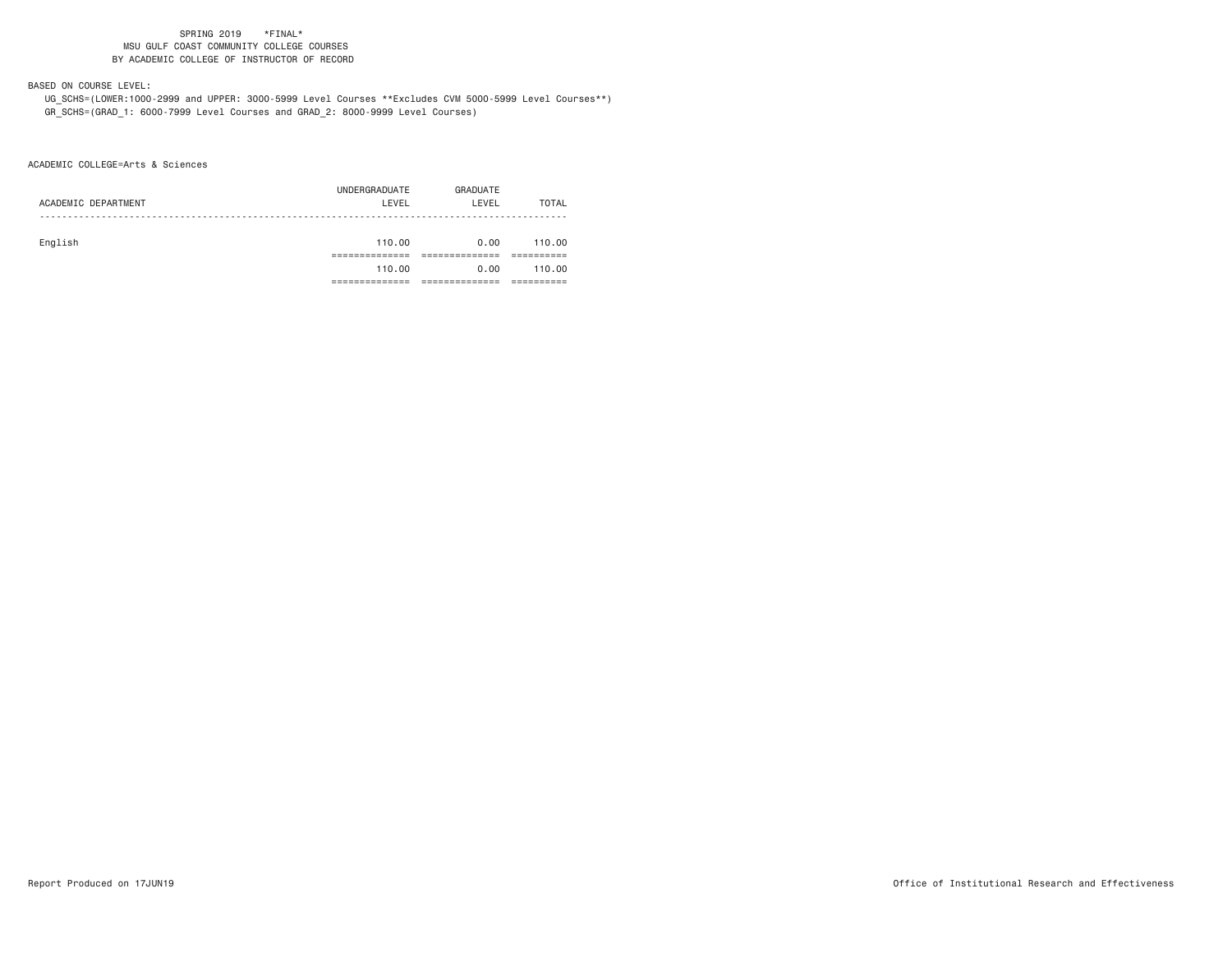## BASED ON COURSE LEVEL:

 UG\_SCHS=(LOWER:1000-2999 and UPPER: 3000-5999 Level Courses \*\*Excludes CVM 5000-5999 Level Courses\*\*) GR\_SCHS=(GRAD\_1: 6000-7999 Level Courses and GRAD\_2: 8000-9999 Level Courses)

ACADEMIC COLLEGE=Education

| ACADEMIC DEPARTMENT                                | UNDERGRADUATE<br>LEVEL | GRADUATE<br>LEVEL | TOTAL |
|----------------------------------------------------|------------------------|-------------------|-------|
| Counseling, Educational Psychology, and Foundation | 54.00                  | 0.00              | 54.00 |
|                                                    | 54.00                  | 0.00              | 54.00 |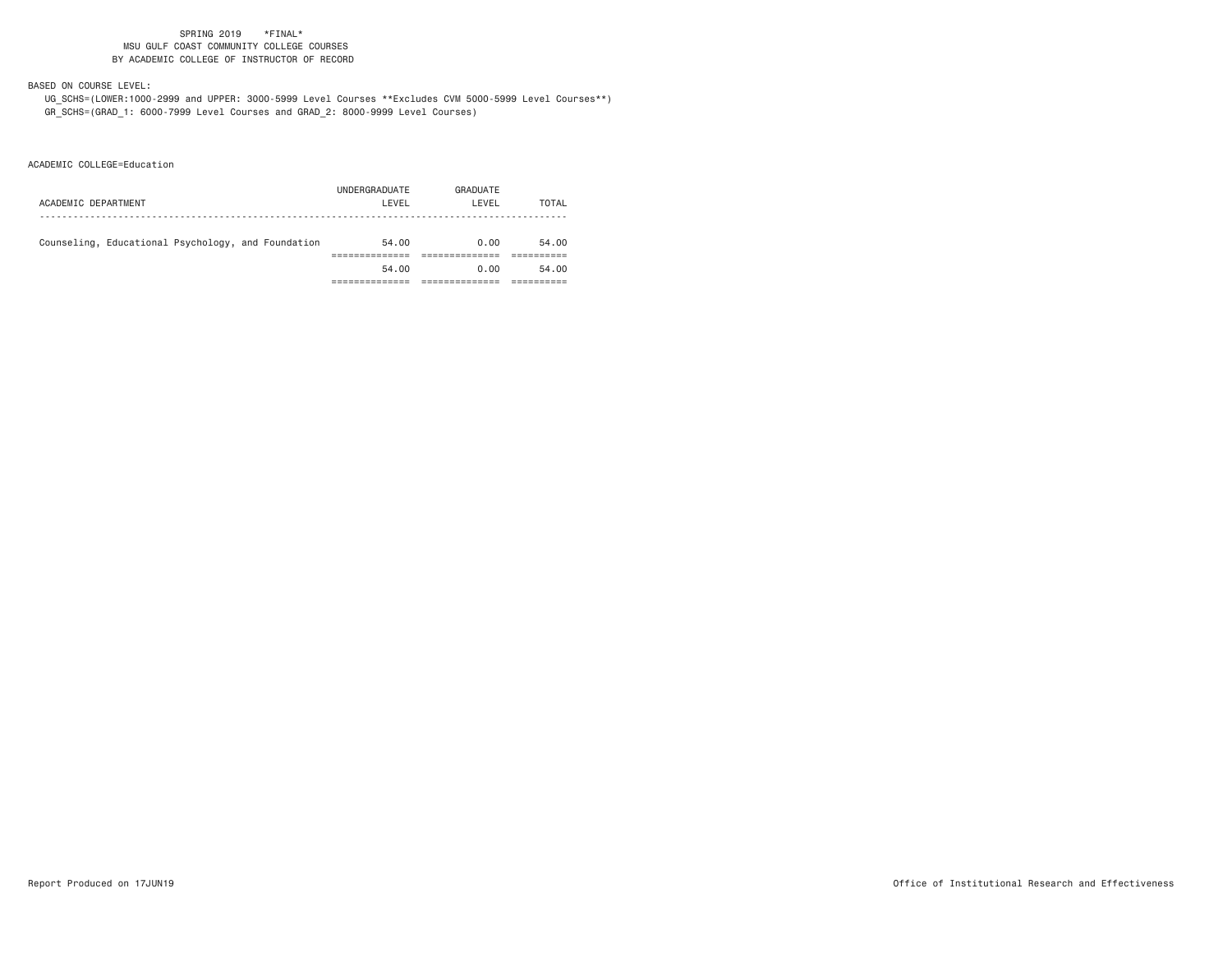BASED ON COURSE LEVEL:

 UG\_SCHS=(LOWER:1000-2999 and UPPER: 3000-5999 Level Courses \*\*Excludes CVM 5000-5999 Level Courses\*\*) GR\_SCHS=(GRAD\_1: 6000-7999 Level Courses and GRAD\_2: 8000-9999 Level Courses)

|                                   | UNDERGRADUATE | GRADUATE |        |
|-----------------------------------|---------------|----------|--------|
| ACADEMIC DEPARTMENT               | LEVEL         | LEVEL    | TOTAL  |
|                                   |               |          |        |
| Electrical & Computer Engineering | 210.00        | 0.00     | 210.00 |
| Industrial & Systems Engineering  | 129,00        | 0.00     | 129.00 |
| Mechanical Engineering            | 265.00        | 0.00     | 265.00 |
|                                   |               |          |        |
|                                   | 604.00        | 0.00     | 604.00 |
|                                   |               |          |        |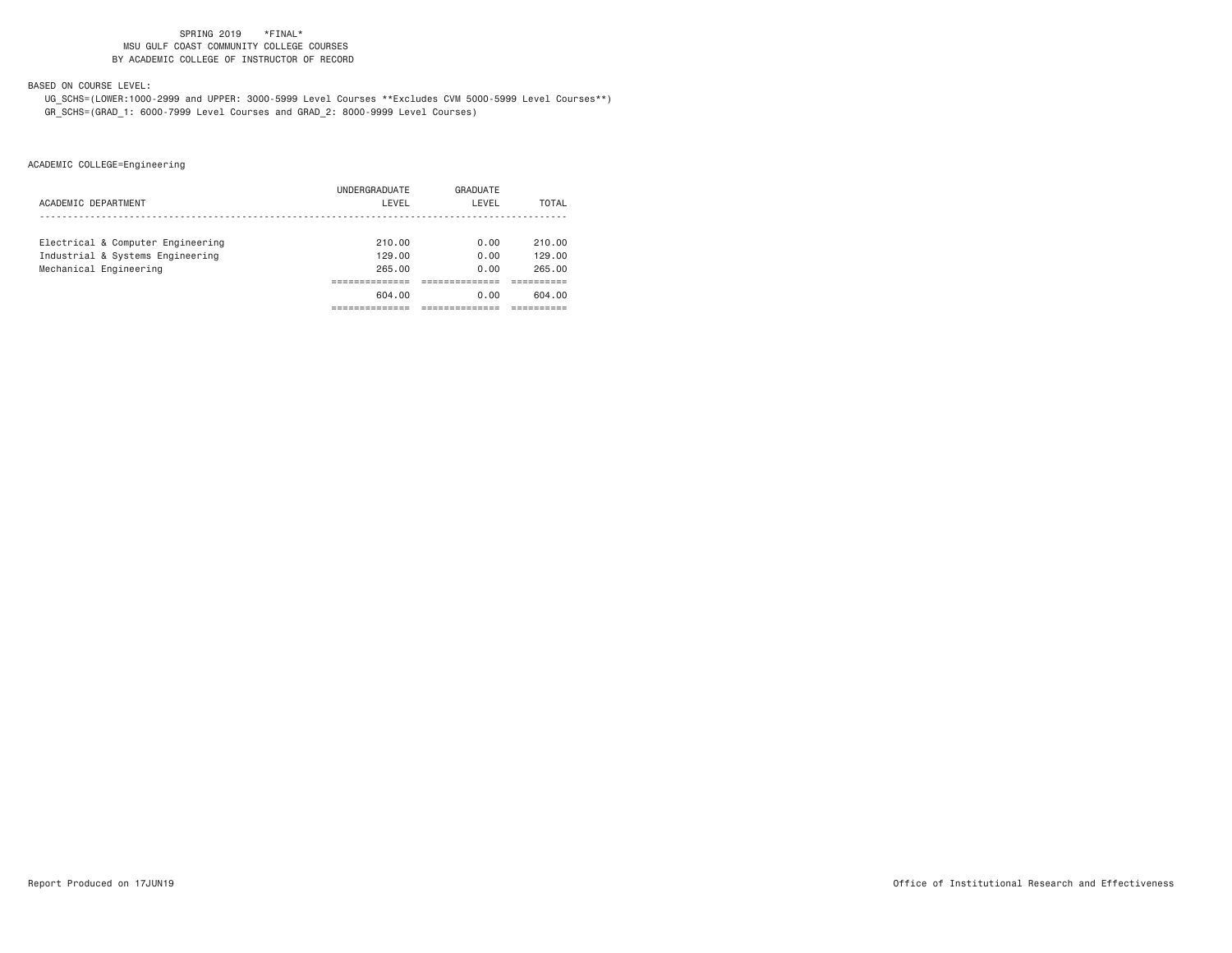## ACADEMIC COLLEGE=Arts & Sciences

| ACADEMIC DEPARTMENT | Instructor Name    | Rank         | Tenure<br>Status | Course<br>Cip # | CRN   | Course #                        | Sec            | Crs | Type Title                                  | Delvy | Inst<br>Per  | UG<br><b>SCHS</b>           | GR<br><b>SCHS</b>                                                                                                                                          | Total<br>SCHS                   |
|---------------------|--------------------|--------------|------------------|-----------------|-------|---------------------------------|----------------|-----|---------------------------------------------|-------|--------------|-----------------------------|------------------------------------------------------------------------------------------------------------------------------------------------------------|---------------------------------|
| English             | Moss, Marilyn      | Non-Employee | Not Applicable   | 141901          | 14480 | ME 4111<br>231303 15311 GE 3513 | 601 C<br>602 C |     | Professional Develop F<br>Technical Writing | F.    | 1.00<br>1.00 | 11.00<br>24,00<br>--------  | 0.00<br>0.00<br>.                                                                                                                                          | 11.00<br>24,00<br>.             |
|                     | Rodolfich, Suzanne | Non-Employee | Not Applicable   |                 |       | 231303 14476 GE 3513            | 601 C          |     | Technical Writing                           | F.    | 1.00         | 35,00<br>75.00<br>--------- | 0.00<br>0.00<br>.                                                                                                                                          | 35,00<br>75.00<br>.             |
|                     |                    |              |                  |                 |       |                                 |                |     |                                             |       |              | 75.00                       | 0.00                                                                                                                                                       | 75.00                           |
| English             |                    |              |                  |                 |       |                                 |                |     |                                             |       |              | 110,00                      | $\qquad \qquad \equiv \equiv \equiv \equiv \equiv \equiv \equiv \equiv$<br>0.00<br>$\qquad \qquad \equiv \equiv \equiv \equiv \equiv \equiv \equiv \equiv$ | 110,00<br>$=$ = = = = = = = = = |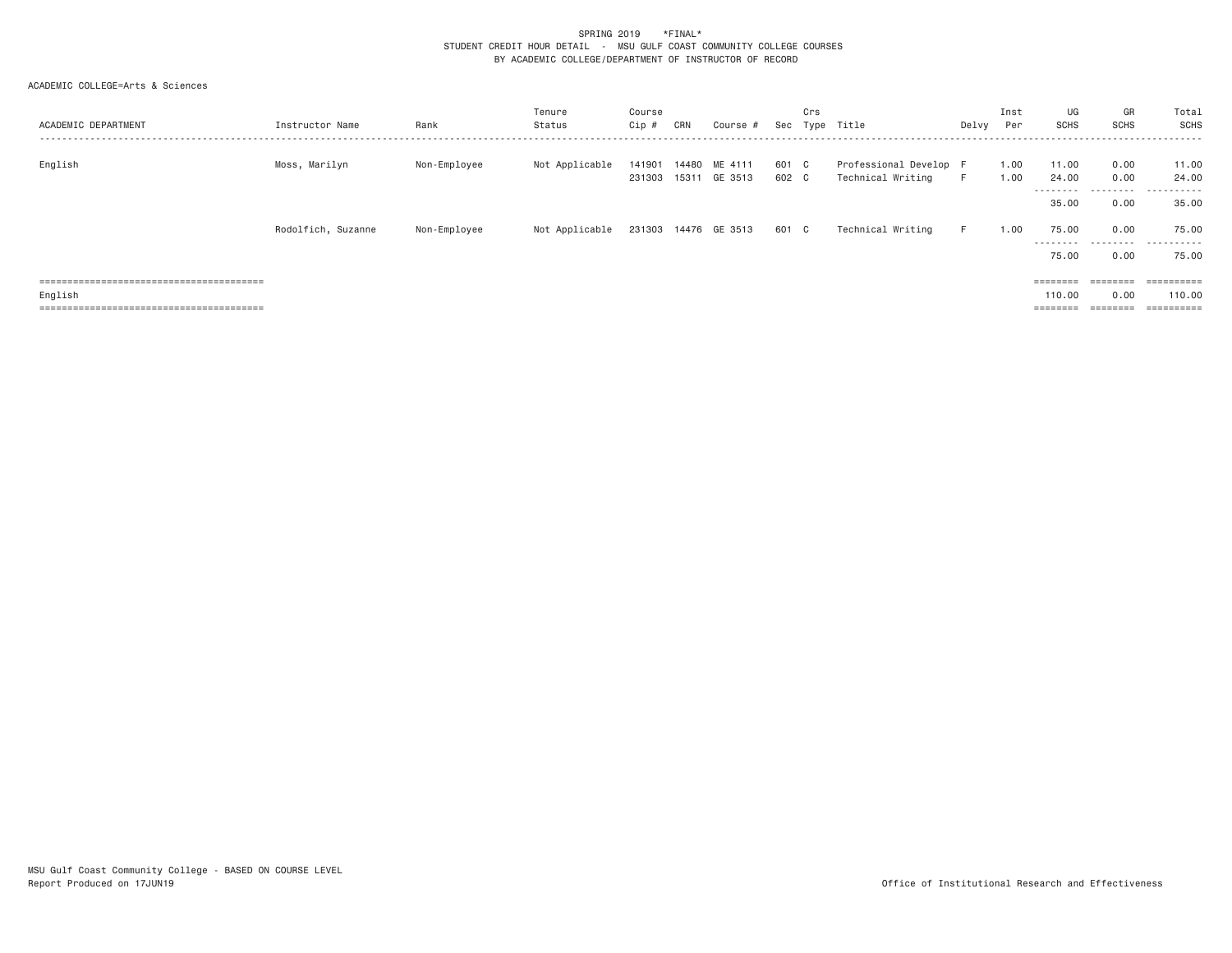## ACADEMIC COLLEGE=Education

| ACADEMIC DEPARTMENT                     | Instructor Name   | Rank        | Tenure<br>Status | Course<br>Cip | CRN            | Course #           | Sec            | Crs<br>Type | Title                            | Delvy    | Inst<br>Per  | UG<br><b>SCHS</b> | GR<br><b>SCHS</b> | Total<br>SCHS         |
|-----------------------------------------|-------------------|-------------|------------------|---------------|----------------|--------------------|----------------|-------------|----------------------------------|----------|--------------|-------------------|-------------------|-----------------------|
| Counseling, Educational Psychology, and | Chrestman. Angela | Non-Faculty | Not Applicable   | 350103        | 15659<br>15660 | CP 3303<br>CP 2103 | 601 E<br>601 E |             | Third Work Sem<br>First Work Sem | Е.<br>F. | 1.00<br>1.00 | 3,00<br>36.00     | 0.00<br>0.00      | 3,00<br>36.00         |
|                                         |                   |             |                  |               | 15661          | CP 2203            | 601 E          |             | Second Work Sem                  | F.       | 1.00         | 15.00<br>.        | 0.00              | 15,00<br>.            |
|                                         |                   |             |                  |               |                |                    |                |             |                                  |          |              | 54.00             | 0.00              | 54,00                 |
|                                         |                   |             |                  |               |                |                    |                |             |                                  |          |              | ========          | ========          | $=$ = = = = = = = = = |
| Counseling, Educational Psychology, and |                   |             |                  |               |                |                    |                |             |                                  |          |              | 54.00             | 0.00              | 54,00                 |
|                                         |                   |             |                  |               |                |                    |                |             |                                  |          |              | ========          | ========          | ==========            |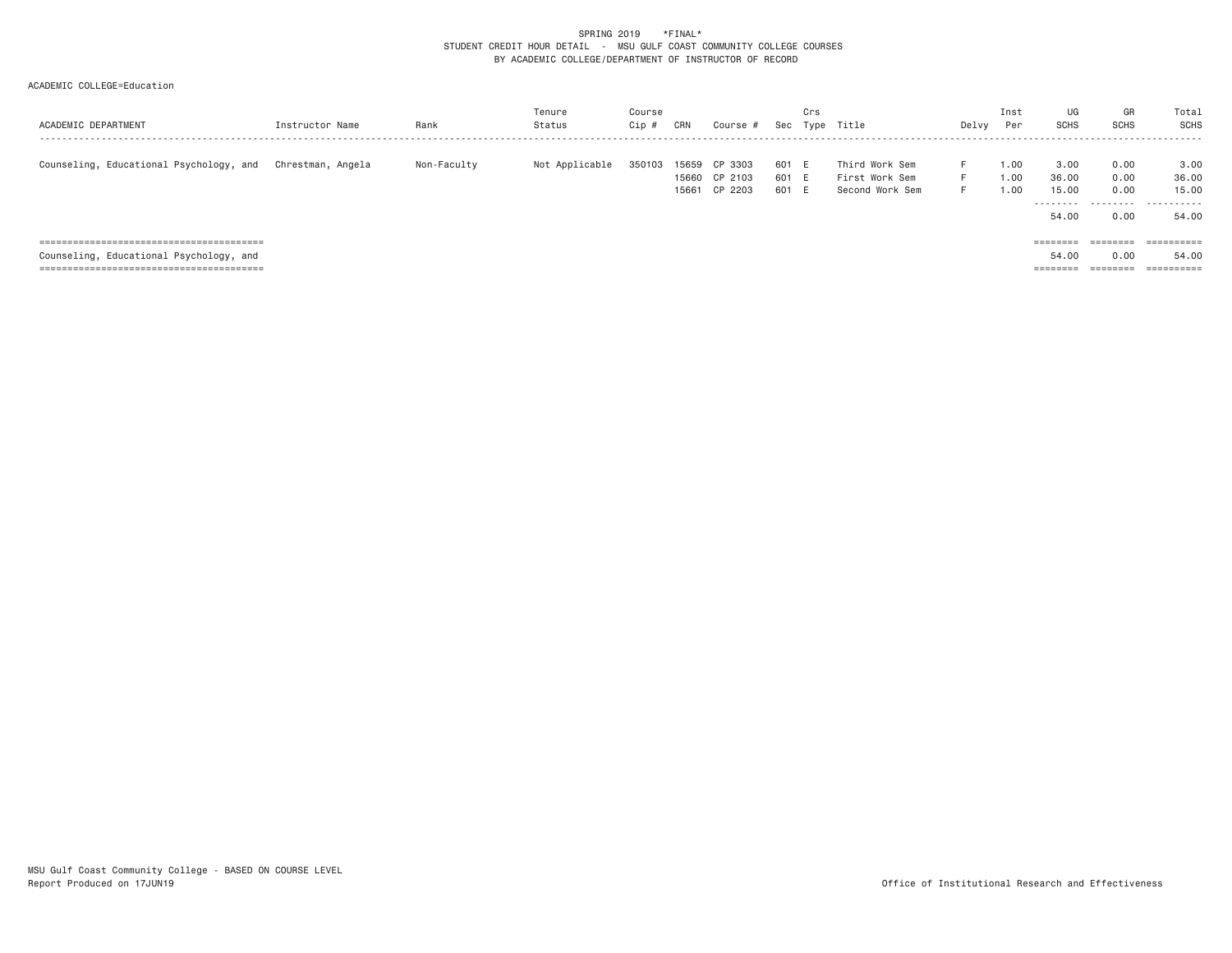| ACADEMIC DEPARTMENT               | Instructor Name                                       | Rank                              | Tenure<br>Status | Course<br>Cip # | CRN            | Course #                                                             | Sec                              | Crs | Type Title                                                                | Delvy            | Inst<br>Per                  | UG<br><b>SCHS</b>                                                  | GR<br><b>SCHS</b>                    | Total<br><b>SCHS</b>                    |
|-----------------------------------|-------------------------------------------------------|-----------------------------------|------------------|-----------------|----------------|----------------------------------------------------------------------|----------------------------------|-----|---------------------------------------------------------------------------|------------------|------------------------------|--------------------------------------------------------------------|--------------------------------------|-----------------------------------------|
| Electrical & Computer Engineering | Choi, Seungdeog                                       | Associate Professor Tenured       |                  |                 |                | 141001 14812 ECE 4653                                                | 601 C                            |     | Intro to Power Elect I                                                    |                  | 1.00                         | 24.00<br>$\frac{1}{2}$                                             | 0.00                                 | 24.00                                   |
|                                   |                                                       |                                   |                  |                 |                |                                                                      |                                  |     |                                                                           |                  |                              | 24.00                                                              | 0.00                                 | 24.00                                   |
|                                   | Fu, Yong                                              | Associate Professor Tenured       |                  |                 |                | 141001 14811 ECE 4633                                                | 601 C                            |     | Pwer Distrib Systems I                                                    |                  | 1.00                         | 24.00                                                              | 0.00                                 | 24.00                                   |
|                                   |                                                       |                                   |                  |                 |                |                                                                      |                                  |     |                                                                           |                  |                              | --------<br>24.00                                                  | 0.00                                 | 24.00                                   |
|                                   | Igbal, Umar                                           | Clinical Assist Pro Non-Ten Track |                  | 141001          | 14466<br>14467 | 14464 ECE 3323<br>ECE 3424<br>ECE 3424                               | 601 C<br>601 C<br>602 K          |     | Electromagnetics II F<br>Intm Electronic Circ F<br>Intm Electronic Circ F |                  | 1.00<br>1.00<br>1.00         | 24.00<br>52.00<br>0.00                                             | 0.00<br>0.00<br>0.00                 | 24.00<br>52.00<br>0.00                  |
|                                   |                                                       |                                   |                  |                 |                |                                                                      |                                  |     |                                                                           |                  |                              | .<br>76.00                                                         | 0.00                                 | 76.00                                   |
|                                   | Jones, Bryan                                          | Associate Professor Tenured       |                  |                 |                | 141001 14472 ECE 3724<br>14473 ECE 3724<br>14810 ECE 4512            | 601 C<br>602 K<br>601 B          |     | Microprocessors<br>Microprocessors<br>EE Design I                         | F<br>F<br>F      | 0.50<br>0.50<br>0.50         | 24.00<br>0.00<br>8.00                                              | 0.00<br>0.00<br>0.00                 | 24.00<br>0.00<br>8.00                   |
|                                   |                                                       |                                   |                  |                 |                |                                                                      |                                  |     |                                                                           |                  |                              | - - - - - - - -<br>32.00                                           | 0.00                                 | 32.00                                   |
|                                   | Mohammadi-Aragh, Mahnas Assistant Professor Ten Track |                                   |                  |                 |                | 141001  14463  ECE  1002                                             | 601 B                            |     | Intro to ECE                                                              | F                | 0.50                         | 11.00<br>.                                                         | 0.00                                 | 11.00                                   |
|                                   |                                                       |                                   |                  |                 |                |                                                                      |                                  |     |                                                                           |                  |                              | 11.00                                                              | 0.00                                 | 11.00                                   |
|                                   | Shivakumaraiah, Lokesh                                | Clinical Assist Pro Non-Ten Track |                  | 141001          |                | 14463 ECE 1002<br>14472 ECE 3724<br>14473 ECE 3724<br>14810 ECE 4512 | 601 B<br>601 C<br>602 K<br>601 B |     | Intro to ECE<br>Microprocessors<br>Microprocessors<br>EE Design I         | F<br>F<br>F<br>F | 0.50<br>0.50<br>0.50<br>0.50 | 11.00<br>24.00<br>0.00<br>8.00<br><u> - - - - - - - -</u><br>43.00 | 0.00<br>0.00<br>0.00<br>0.00<br>0.00 | 11.00<br>24.00<br>0.00<br>8.00<br>43.00 |
| Electrical & Computer Engineering |                                                       |                                   |                  |                 |                |                                                                      |                                  |     |                                                                           |                  |                              | ========<br>210.00                                                 | ========<br>0.00                     | ==========<br>210,00                    |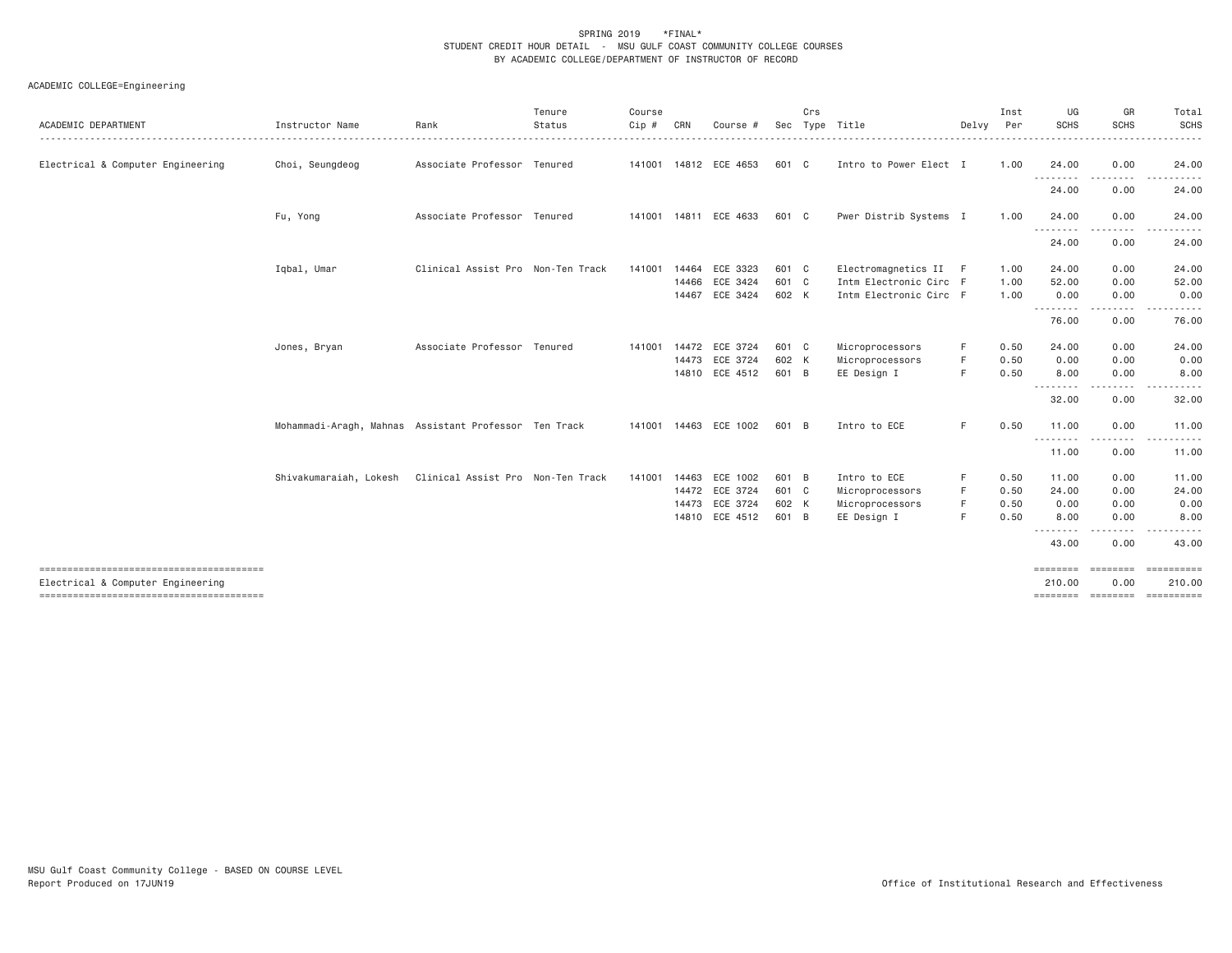| ACADEMIC DEPARTMENT              | Instructor Name | Rank     | Tenure<br>Status | Course<br>Cip # | CRN | Course #      | Sec   | Crs | Type Title     | Delvy | Inst<br>Per | UG<br><b>SCHS</b>                       | GR<br><b>SCHS</b>            | Total<br>SCHS                                 |
|----------------------------------|-----------------|----------|------------------|-----------------|-----|---------------|-------|-----|----------------|-------|-------------|-----------------------------------------|------------------------------|-----------------------------------------------|
| Industrial & Systems Engineering | Pearson, Kyle   | Lecturer | Non-Ten Track    | 143501          |     | 14814 IE 3913 | 601 C |     | Engr Economy I |       | .00.        | 129.00<br>129,00                        | 0.00<br>0.00                 | 129,00<br><br>129,00                          |
| Industrial & Systems Engineering |                 |          |                  |                 |     |               |       |     |                |       |             | $=$ = = = = = = =<br>129,00<br>======== | ========<br>0.00<br>======== | $=$ = = = = = = = = =<br>129.00<br>========== |